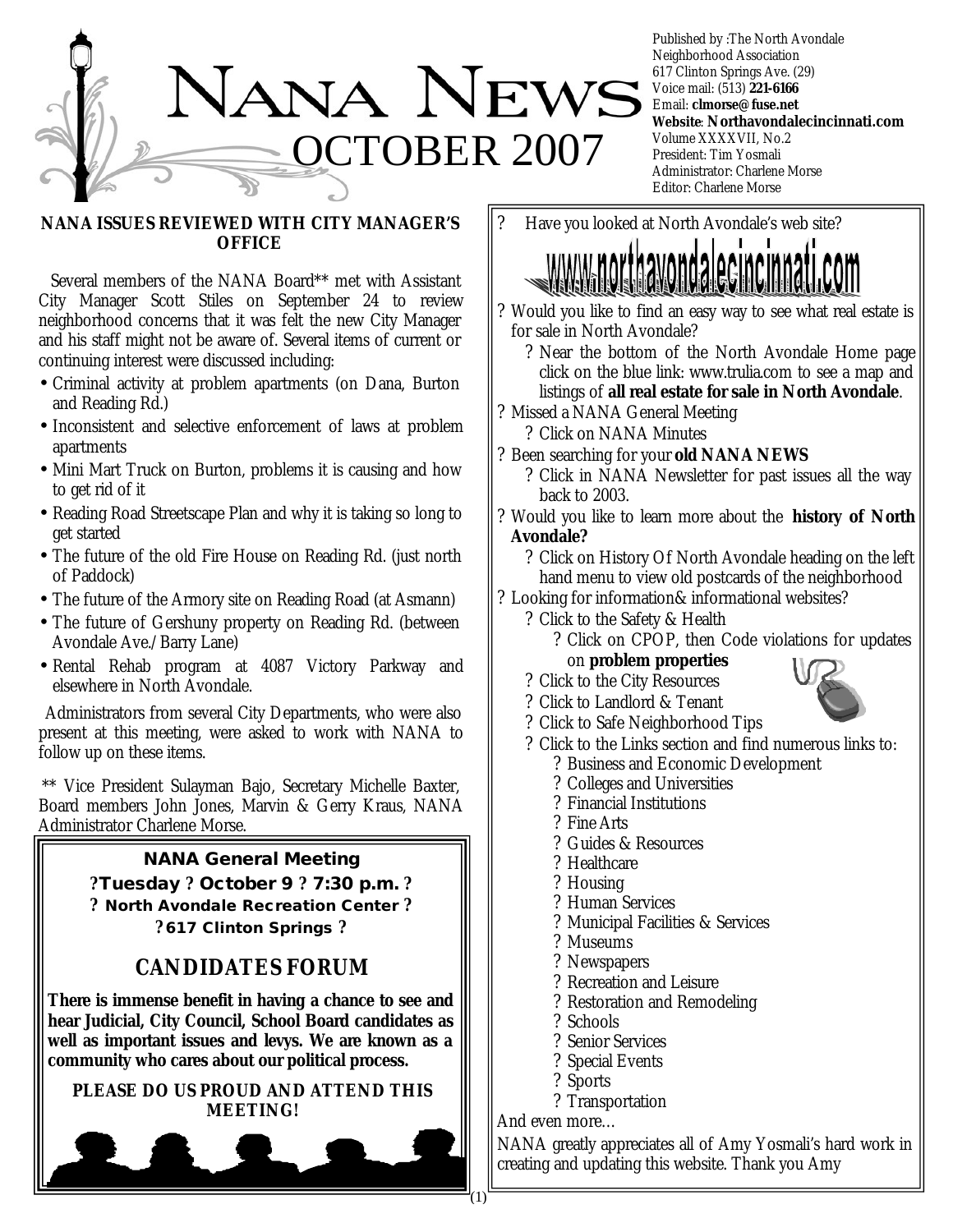

**NORTH AVONDALE ? 617 Clinton Springs ? 961-1584**  northavondale@cincinnati-oh.gov **HIRSCH CENTER ? 3630 Reading Road ? 751-3393** Hirsch@cincinnati-oh.gov

**NEW!!!** I hope that you will welcome Randal Wagner (CCD) a new full time staff person at N. Avondale Center. He will be working with teens and supporting our already large sports programs.

**NEW!!!** Free Snack Programs are now available for school age children (5-17 year olds) at both sites! Hirsch serves at 2:30 P.M. & N. Avondale serves at 3pm. **NO MEMBERSHIP NEEDED!!!!!**

**NEW!!!** Hirsch Center is introducing a theater class for 10 year olds and up. This is a *multicultural and multigenerational program to teach nonviolence and tolerance through theatre. They will tentatively be performing a play in November.*

### **Avondale and Hirsch Recreation Centers**

- Sept. 11 Flag Football (Hirsch & N. Avondale)
	- 20 Soccer (N. Avondale)
	- 21 Youth Night Youth free to Museum Center 3:30 -7:30, bring \$ for dinner (N. Avondale)
	- 28 Teen Outing (N. Avondale)
- Oct. 5 Teens Til Ten (N. Avondale)
	- 13 Senior Fashion Show at Corryville, show 47 pm \$10 tickets includes dinner (pre-registration; Hirsch & N. Avondale)
	- 13 City-Wide Teens Outing Canoe trip (Morgan's) (pre-registration; Hirsch & N. Avondale)
	- 19 Boys and Girls Club Outing Haunted House and dinner (N. Avondale  $5<sup>th</sup>$  &  $6<sup>th</sup>$  grade)
- Nov. 2 Family Night -Mexican Potluck (pre-registration at N. Avondale) **(NO MEMBERSHIP NEEDED!!!!! )**
	- 7-9 Hirsch Play (Hirsch)
	- 16 Dancing Under the Stars Senior and Teens Dance (pre-registration; Hirsch & N. Avondale)
	- 16 Volunteer and Parent Appreciation Dinner (N. Avondale)
- Dec. 14 Teen Outing (N. Avondale)
	- 20 Teens Til Teen (N. Avondale)

# **Holiday Day Camp Hours at North Avondale and Hirsch Recreation Center Week 1 Week 2**

| Mon. Dec. 24 7am - 4pm  | Mon. Dec. 31 7am - 6pm |
|-------------------------|------------------------|
| Tues. Dec. 25 closed    | Tues. Jan. 1 closed    |
| Wed. – Fri. Dec. 26 -28 | Wed. – Fri. Jan. 2 -4  |
| 7am-6pm                 | 7am-6pm                |

Call the Centers for more information!!!!



#### **NORTH AVONDALE MONTESSORI SCHOOL ?363-3900 ? 615 Clinton Springs Ave. ?nams.cps-k12.org**

Thank you to the NANA Community for your continued support of North Avondale Montessori School. Those of you who live close to the school have been VERY patient with the parking problems before and after school. With the new building we are making sure the parking will be plentiful around the school property.

If anyone is interested in tutoring a student at NAM, please contact Jamie Donaldson our Volunteer Coordinator at 363- 33957 (voicemail). We have some students who could benefit from your expertise.

The **tentative** schedule of our building project is:

**Summer 2008** - we move into our swing space (Burton Elementary site)

**Dec. 2008** - Mar. 2010 - Demolition of old NAM Building and New Construction

**June 2010** - Move into new N. Avondale Montessori building **Aug. 2010** - Classes begin

\*\*\*If you are a former student of North Avondale Elementary School (back in 1928), you may know these two men John Leahr and Herb Heibrun. They will be speaking to the staff, students and parents of NAM promoting their book *Black and White Airmen - They're True History.* Mr. Leahr and Mr. Heibrun were in the same third grade classroom, but not friends. They both served in WWII. Herb became an Army Air Force B17 Bomber pilot. John flew P-51 fighters. It took Herb and John fifty years later to discover that their lives had run almost side by side through war and peace. We welcome the NANA community to come listen to their story which will be held in the gym on **October 24th at 8:30 - 9:30 a.m**.

#### **THE NEW SCHOOL**

**?281-7999 ? 3 Burton Woods Lane ?www.thenewschool.cc** The New School Montessori proudly celebrates its 37th year serving the youth, their families, and the community of Cincinnati, and we're delighted to be a part of the 100th anniversary of Montessori education.

As our name suggests, we continue to innovate. This year we're offering elementary electives including Spanish Games, Dramatic Theatre, Physical Education, Balinese Dance and Culture, and Art and Healing. We're partnering with Jewish Hospital on a project where patients can enjoy the children's art. Original works are reproduced in various forms - as artwork to adorn the hospital walls or as greeting cards for the patients.

After School Clubs have begun and include Piano, Mad Science, Found Art (created from found objects), Drumming, Acting, Brownies, Cadets and Circus. Students are learning to juggle more than academics as they learn through their work and play to serve the community, experience new challenges, and

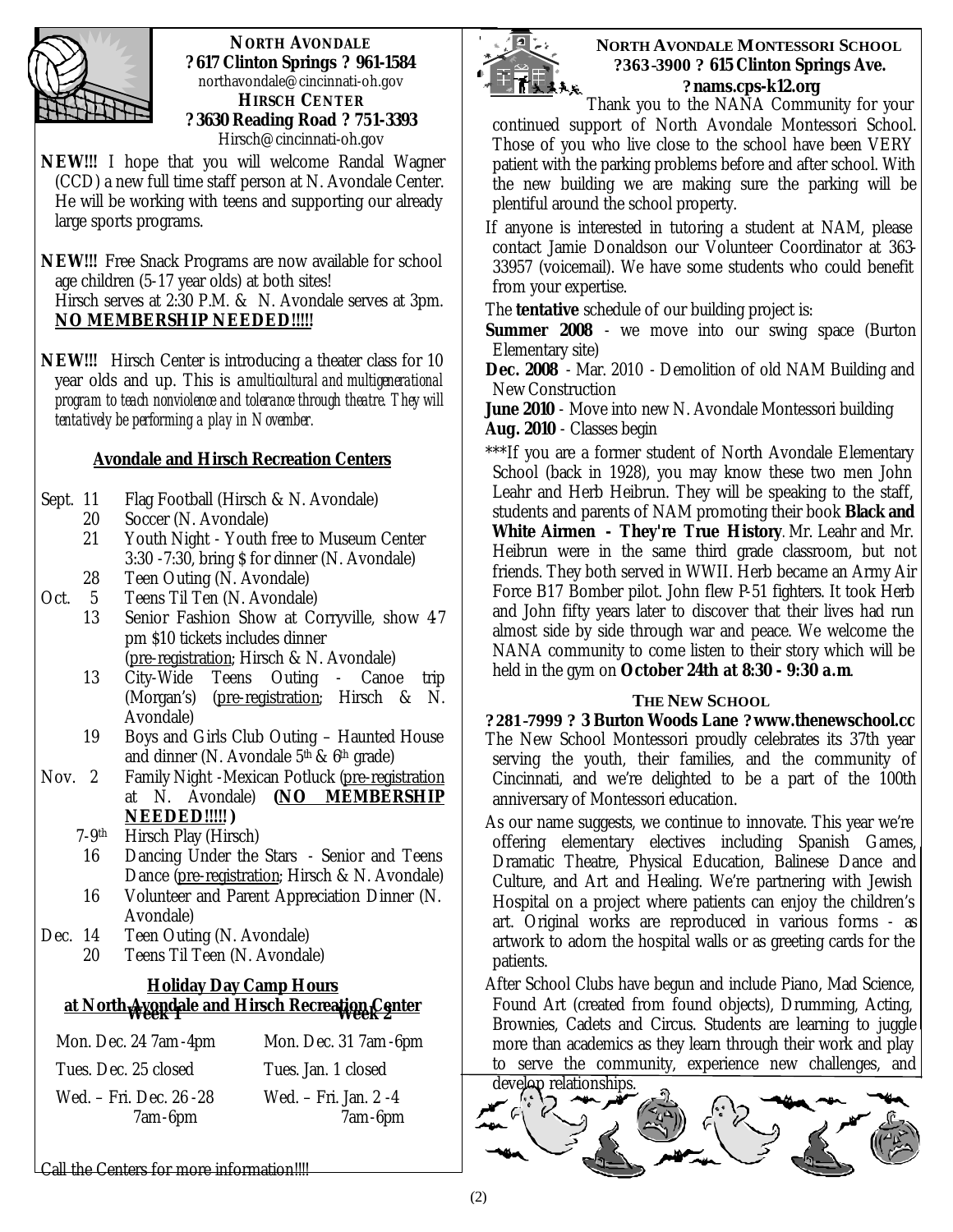### **MAYOR LAUNCHES GREEN CINCINNATI By Gerry Kraus**

At a Press Conference on September 12 Mayor Mark Mallory launched "Green Cincinnati", set energy efficiency goals for City Government and began the process to create a citywide Climate Protection Plan to reduce global warming. "We have a moral responsibility to protect the Earth and the City of Cincinnati is going to be a leader in helping…to reduce greenhouse gas emissions throughout the region," Mallory stated. In a motion by City Council newly appointed Office of Environmental Quality Director, Larry Falkin, has been directed to form a task force of stakeholders, including government officials, business groups, advocacy groups, community organizations, utilities and other interested parties, to recommend actions for energy efficiency in transportation, land use and waste management. A report to the Mayor and City Council recommending specific actions for climate protection is to be submitted by March 16, 2008.

### **CITY INITIATIVES UNDERWAY**

 Energy saving initiatives already underway by city departments include:

- ?Replacing all traffic lights and walk signs with LED units that will save 6 million kilowatt hours (kwh) per year when completed
- ?Beginning a streetlight modernization cycle that will save more than 4 million kwh per year when completed
- ?Park Department installing a photovoltaic system (solar heating) and a wind turbine at its Eden Park Headquarters to reduce its use of fossil fuel for heat and energy
- ?Launching a pilot project at the Buildings & Inspections Department Permit Center to encourage voluntary employee behavior changes to conserve electricity. This project is expected to produce 50,000 kwh per year in energy savings.

#### **WHAT WE CAN DO**

 North Avondale residents can set the pace for citizen participation in the Mayor's Green Cincinnati initiative to combat global warming: **RECYCLE.** By reducing the amount of trash going into the landfill we can not only extend the life of the landfill, save money for the city, but most importantly reduce the amount of carbon dioxide, a major greenhouse gas causing global warming, from being added to the air. **Did you know that for every ton of trash that is put into a landfill 3.2 tons of carbon dioxide are created!**

 You can recycle by participating in the city's weekly **CURBSIDE RECYCLING** program. Or you can bring your recyclables to the **NORTH AVONDALE DROP-OFF CENTER**, 617 Clinton Springs (at the end of the Community Center's driveway/parking area). Recyclable items include newspaper, magazines, cardboard, office paper, paperboard (i.e., cereal boxes), junk mail, aluminum & steel cans, glass bottles & jars, plastic bottles & jugs (remove lids).

# *Let's be the city neighborhood that recycles the most!* Pay your NANA Dues Today!<br>**Property Department of the Second Department of the Property Property Property**

YOUR NEIGHBORS

ö**Ann Brinkley** (Norway Ave.) Principal of North College Hill High School was a participant in Jobs for Cincinnati Graduates (JCG) at Withrow High School in 1987. JCG is honoring its' alumni as it celebrates twenty-five years of guaranteeing that more youth in our community would achieve completion of high school while learning important life skills and preparing for career success

#### **PLEASE WATER YOUR TREES**

North Avondale has wonderful, beautiful new and old trees and with this drought we are likely to lose them especially the big old ones.

Imagine the neighborhood without our trees

**What a tree under "drought stress"** looks like: Symptoms of drought injury to trees can be sudden or may take up to two years to be revealed.  $\cdot$ Drought injury symptoms on tree leaves include wilting, curling at the edges, and yellowing. •Deciduous leaves may develop scorch, brown outside edges or browning between veins. Evergreen needles may turn yellow, red or purple. They may also turn brown at the tips of the needles and browning may progress through the needle towards the twig. In continued drought, leaves may be smaller than normal, drop prematurely or remain attached to the tree even though brown.  $\cdot$ Often times, drought stress may not kill a tree outright, but set it up for more serious secondary insect and disease infestations in following years.

**Tree Watering: Amount of water needed and methods to use.** During the drought, trees must be given top

watering priority over your lawn. However, caring for trees requires different watering methods than your lawn. Irrigation systems

*(Continued on page 4)*

#### **THE NANA NEWS**

The NANA Executive Board was discussing possible NANA budget cuts and the subject of the NANA NEWS came up. How important is it to the community and does the cost justify the expense?

How much does it cost each month?

? The printing (\$420) and mailing (.11 a copy x 2990) How could we cut costs?

- ? Should we only send them to dues paying members? ? Between 400 to 500 households
- ? Should we **email** them to everyone?

How Would You Like to Receive the NANA NEWS

- ? By Mail
- ? By Email
- ? By using the NANA Website

How important is it that everyone in the neighborhood receive the newsletter?

#### **Let NANA know your opinions by**

- ? Email clmorse@fuse.net
- ? Voicemail 221-6166
- ? Mail 617 Clinton Springs 45229